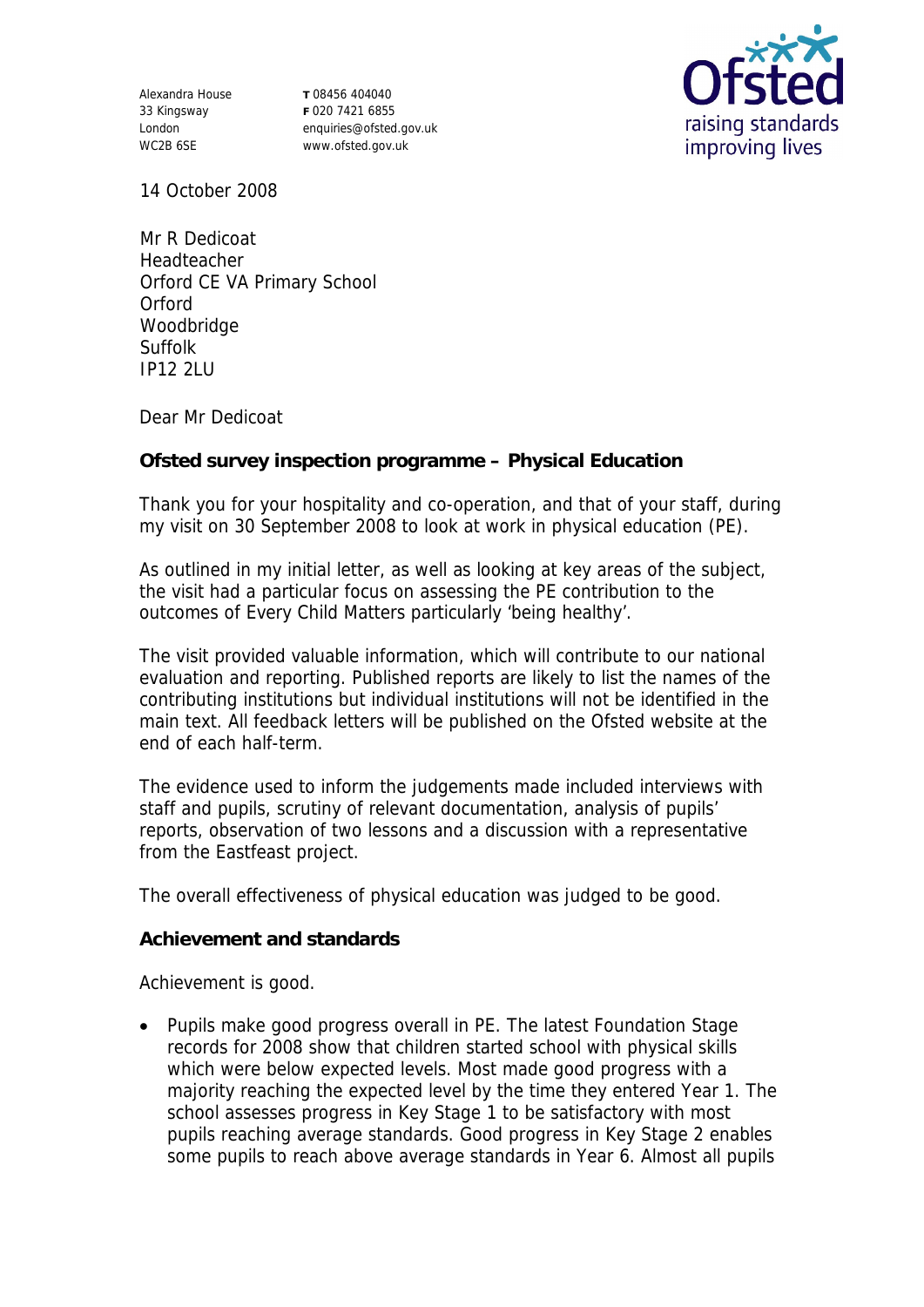in Year 6 achieve the national standard in swimming by the time they leave.

 Pupils' involvement in sports club activities in and out of school is helping them to achieve higher standards. Your assessment is that boys achieve well in games and athletics and girls do better in gymnastics and dance. Observations in Reception and the Year 5/6 class indicate that the school's evaluation is broadly accurate.

## **Quality of teaching and learning of PE**

The quality of teaching and learning is good.

- Two lessons were observed during the inspection. One was good and the other satisfactory. Your specialist subject knowledge has been used well in teaching all Key Stage 1 and 2 classes, and has had a positive influence on pupils' progress. This strong subject knowledge helped keep pupils focussed on aiming for high quality outcomes in a Year 5/6 gymnastics lesson. All four strands of the National Curriculum programme of study were included in this lesson and pupils had the chance to discuss the outcomes of their learning and evaluate their successes. In the satisfactory lesson, the teacher used information communication technology (ICT) well to support the warm up but not enough emphasis was placed on assessing learning and challenging children to improve their responses.
- Lesson planning is detailed and stems from a core scheme of work. Assessments are made in lessons through teachers observing and questioning pupils. Some core assessment tasks are also used. There are good plans to involve pupils more in completing written evaluations of their progress. Reports are written for parents; these give a brief summary of what pupils cover and achieve in PE. Pupils' progress and attainment in PE is currently not recorded or monitored.

## **Quality of the curriculum**

The quality of the curriculum is good.

- Pupils engage in two hours of timetabled physical activity each week; this includes two lessons and a daily 'activate session'. The school's curriculum map shows all areas of learning are included. Very good links are made across subjects particularly through arts festivals and the Eastfeast project, which has a strong focus on developing pupils' knowledge of healthy lifestyles. A core scheme of work is a useful resource for lesson planning and pupils enjoy and benefit from weekly activity afternoons which include PE sessions for everyone.
- Involvement in the sports partnership has been used successfully to enhance provision and involve pupils in sports clubs at school and in the community. Many pupils take part in a good range of after school sports activities, tournaments and competitions. These are organised for traditional team games but also for individual players in sports such as judo and fencing. Outdoor and adventurous activities are provided during a residential visit for older pupils. The first phase of an exciting project to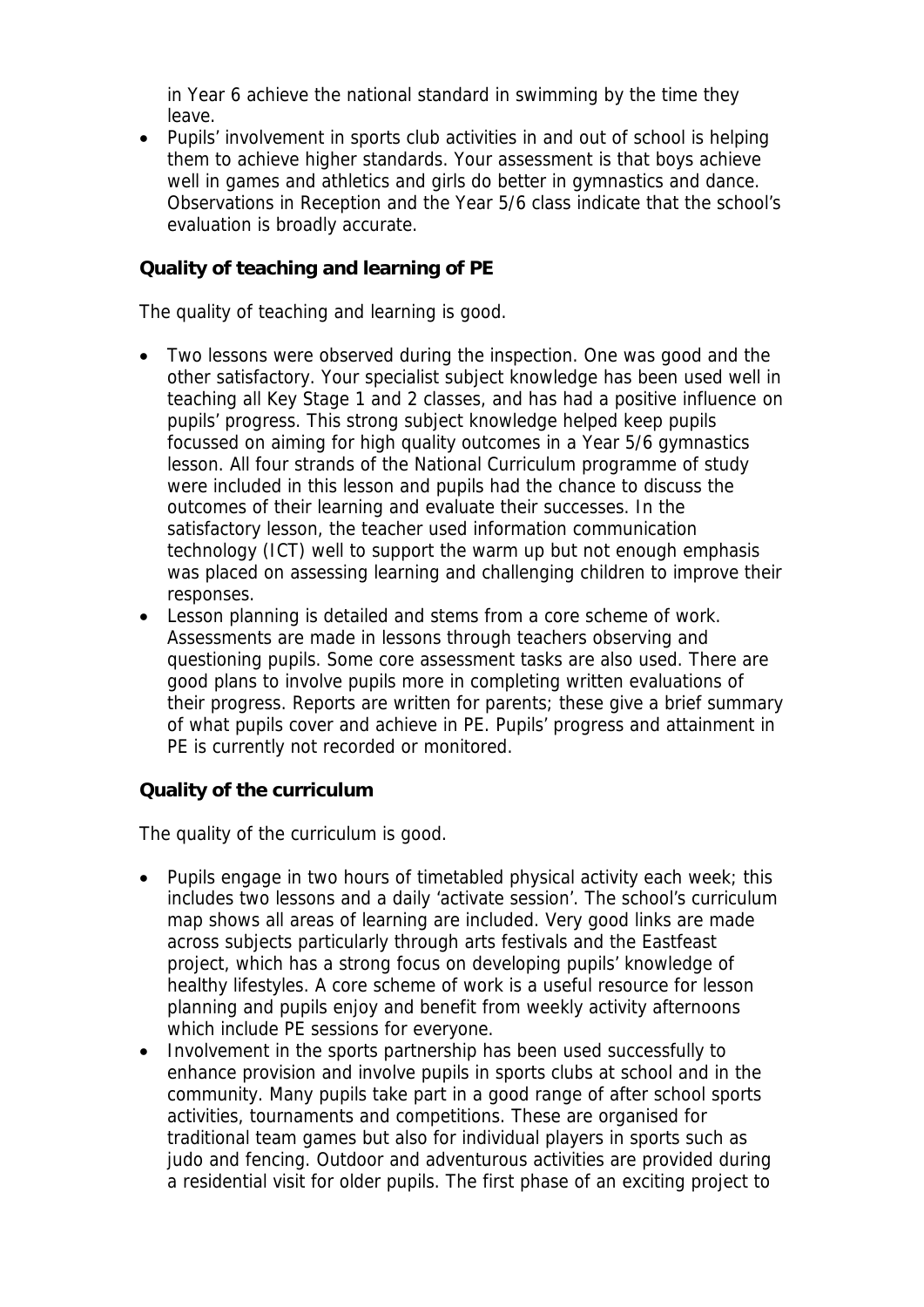transform the outdoor learning and play environment has been completed. Further work is underway, including improving outdoor play facilities for Foundation Stage children.

**Leadership and management of PE**

The quality of leadership and management is good.

- Making the best use of subject expertise and the school's involvement in the local sports partnership are two important contributors to the school's good provision. You, as the subject leader, have a secure understanding of the strengths and developments required in PE. Good use had been made of the 'ten high quality outcomes' to evaluate pupils' progress towards meeting these. The action plan for PE forms part of the overall school development plan but requires a sharper focus on key improvement priorities.
- There are suitable plans to provide more professional development opportunities for staff. The school acknowledges that improvements are required in assessing pupils' attainment and progress and in using ICT to support teaching and learning. Pupils are involved well in planning and designing improvements to the outdoor play environment. You recognise that the questionnaires used very successfully to collect parents' views on the school's effectiveness could be extended to focus more exclusively on provision in PE.

**Subject issue - PE contribution to the outcomes of Every Child Matters particularly being healthy**

- Pupils' involvement in PE and sport is making a very positive contribution to their personal development. Pupils enjoy PE immensely, participate enthusiastically in lessons and take part in sports clubs and tournaments. Older pupils are proud to represent the school in competitions. Pupils in Year 6 are encouraged to take responsibility and lead play activities at lunchtimes.
- Pupils know why it is important to take exercise to keep fit. They understand that other factors, such as eating healthily and drinking plenty of water also contribute to leading healthy lives. They appreciate the importance of cooperation and teamwork. Older pupils can talk about the effects of exercise on their bodies and why it is important to warm up in lessons. Pupils' involvement in the excellent Eastfeast initiative and 'luscious leaves' enterprise project successfully develops their contribution in the community and economic awareness.

**Areas for improvement, which we discussed, included:**

- keeping a closer check on pupils' standards and achievement in PE
- supporting teachers' subject knowledge by providing professional development in aspects of PE in which they feel less secure
- making use of ICT to support teaching and learning, including assessment.